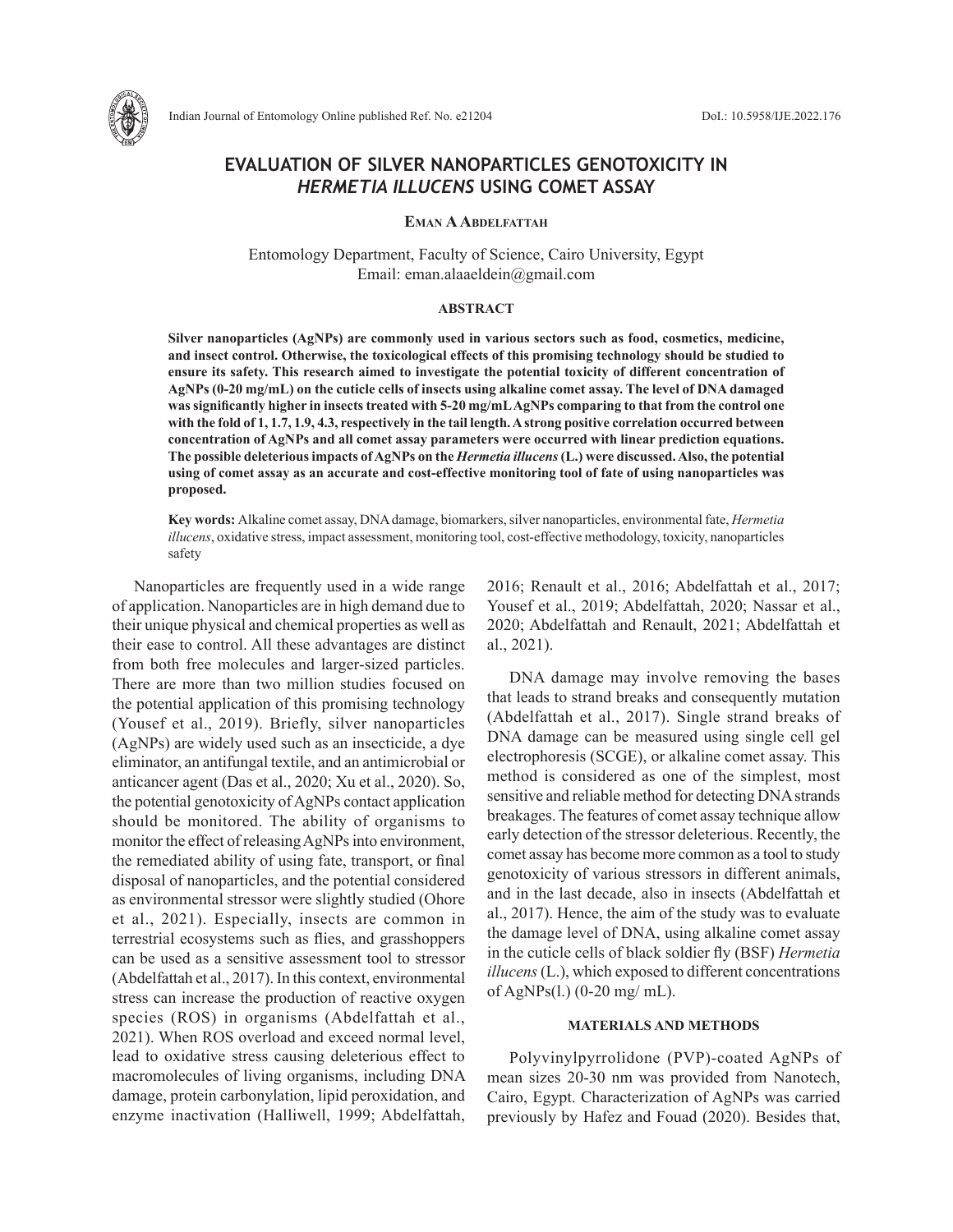*H. illucens* was supplied from Entomology Department, Faculty of Science, Cairo University, Egypt. Before the experiment, the insect reared under the rearing condition (12:12 L: D;  $34^{\circ} \pm 2$ ; 60% RH) in the cages size 30\*30\*40 cmfor 100 adults. The feeding habits of adult are nectar feeding. So, AgNPs was applied in contact to adult by emersion the experimental cages 10\*10\*5 cm in different concentrations of AgNPs solutions (0, 5, 10, 15, 20 mg/ ml) for 48 hours post application. For each sub-group, 50 insects were dissected, after application, to isolate cuticle tissues for further analysis and were stored at −20 °C until use. Each experiment was done in three replicates.

The Single Cell Gel Electrophoresis assay (SCGE), known as the Comet assay was used to assess the DNA strand breaks according to Duroudier et al. (2021). The analysis of DNA damage was performed using OPTIKA B-350 fluorescent microscope (OPTIKA, Ponteranica, Italy), with a CCD camera. The image analysis system (Comet IV software) was used to quantify the single strand breaks of DNA by different parameters. Statistical analysis was performed using IBM SPSS Statistics for Windows (Version 17.0. Armonk, NY: IBM Corp). A non-parametric test was carried out using the k independent Kruskal-Wallis test to compare between the effects of different concentration of AgNPs on comet parameters. Generalized estimating equation (GEE) was used to examine the effect of nanoparticles concentration on DNA damage. Reproduced and residual correlations between AgNPs concentration and all comet parameters of adult *H. illucens* were done based on Pearson's regression analysis.

#### **RESULTS AND DISCUSSION**

In the present study, the alkaline comet assay was used to evaluate the genotoxicity of promising nanoparticles contact as a recommendation of Souza et al. (2021) that include the fate of nanoparticles should be studied. *Hermetia illucens*, were treated with different concentration of AgNPs (0-20 mg/ ml) (Figs. 1 A-F, 2; Table 1). The contact effect of AgNPs can increase the production of ROS in the cells or tissues of living organisms and leads to oxidative stress (Ratan et al., 2020). The level of stress was evaluated in this study indirectly using oxidative damage of DNA in the cuticle tissue of *H. illucens*. This analysis was done according to previous accepted literature (Abdelfattah et al., 2017). The results revealed a significant increase of DNA damage in cuticle tissue of treated insect with different concentration of AgNPs compared to the control insects (Figs. 1, 2).



Fig. 1. Alkaline comet assay of cuticle cells males of *H. illucens* treated with AgNPs. Median values marked with different small letters significantly different (Kruskal-Wallis test, p *<* 0.05).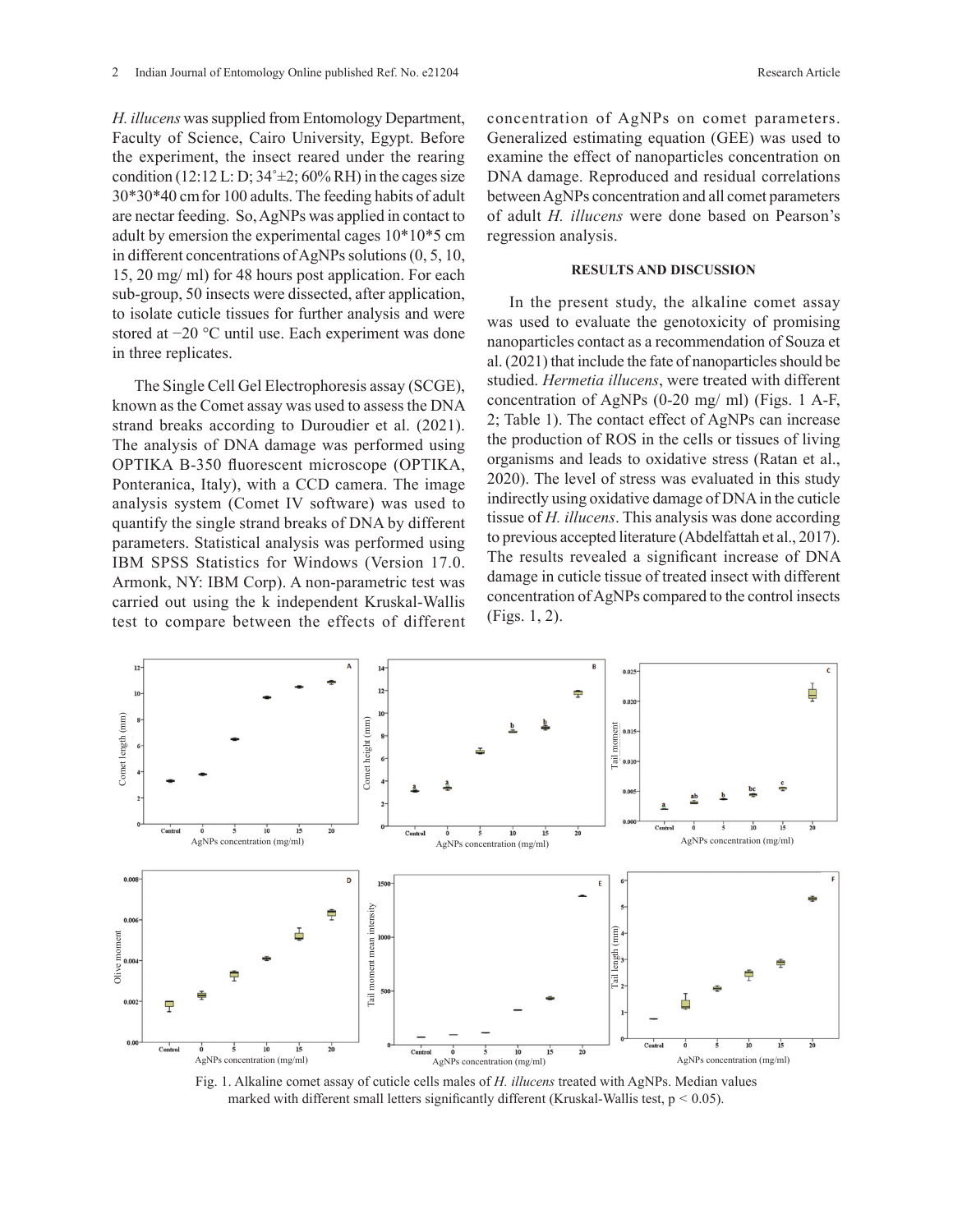Evaluation of silver nanoparticles genotoxicity in *Hermetia illucens* using comet assay 3 Eman A Abdelfattah



Fig. 2. DNA damage cells and DNA in tail % of cuticle cells males of *H. illucens* treated with AgNPs. Median values marked with different small letters significantly different (Kruskal-Wallis test, p *<* 0.05)

Table 1. Generalized estimating equation (GEE), regression equation, and correlation factor to analyze the interaction among concentration of AgNPs and intercept on comet parameters from cuticle of males *H. illucens*.

| Item                       | QIC   | Wald<br>Chi- | $\mathbf{r}$ | Estimated<br>equation | $R^2$                    | df | P value  |
|----------------------------|-------|--------------|--------------|-----------------------|--------------------------|----|----------|
|                            |       | square       |              |                       |                          |    |          |
| Concentration effect       |       |              |              |                       |                          |    |          |
| Comet length               | 12.14 | 22540        | 0.96         | $Y = 0.67X$           | $-0.08$                  | 5  | < 0.0001 |
| Comet Height               | 12.5  | 9156         | 0.97         | $Y = 0.60 X$          | 0.24                     | 5  | < 0.0001 |
| Olive moment               | 12.1  | 1006         | 0.98         | $Y = 0.0005 X$        | 0.69                     | 5  | < 0.0001 |
| Tail moment                | 12.2  | 2237         | 0.76         | $Y = 0.0008 X$        | 0.60                     | 5  | < 0.0001 |
| Tail moment mean intensity | 573.3 | 93402        | 0.83         | $Y = 50.5 X$          | 0.71                     | 5  | < 0.0001 |
| % DNA in tail              | 32.7  | 2293         | 0.95         | $Y = 2.9 X$           | $-0.29$                  | 5  | < 0.0001 |
| % damaged cells            | 76.6  | 3700         | 0.97         | $Y = 3.4 X$           | 0.85                     | 5  | < 0.0001 |
| Tail length                | 12.3  | 10968        | 0.92         | $Y = 0.24 X$          | 0.66                     | 5  | < 0.0001 |
| Intercept                  |       |              |              |                       |                          |    |          |
| Comet length               | 12.14 | 122427       |              |                       |                          | 1  | < 0.0001 |
| Comet Height               | 12.5  | 30385        |              |                       |                          |    | < 0.0001 |
| Olive moment               | 12.1  | 6356         |              |                       |                          | 1  | < 0.0001 |
| Tail moment                | 12.2  | 2779         |              |                       |                          | 1  | < 0.0001 |
| Tail moment mean intensity | 573.3 | 93402        | -            |                       | $\overline{\phantom{a}}$ | 1  | < 0.0001 |
| % DNA in tail              | 32.7  | 19532        |              |                       |                          |    | < 0.0001 |
| % damaged cells            | 76.6  | 5604         |              |                       |                          |    | < 0.0001 |
| Tail length                | 12.3  | 5034         |              |                       |                          |    | < 0.0001 |

The insect cuticle acts as the main and first site of defense. Also, it plays a key role in some essential activities (Ortiz-Urquiza and Keyhani, 2013). The various stressors can contact cuticle cells and lead to oxidative stress (Yousef et al., 2017; Abdelfattah and Renault, 2021; Abdelfattah et al., 2021). Investigations by Yasur and Rani (2015) showed differences in the activities of antioxidant and detoxifying enzymes, carboxylesterases (CarE), glucosidases (Glu) and glutathione S-transferases (GST) in the larval stage of lepidopteran gut after PVP-coated AgNPs treatment.

Also, the activities of superoxide dismutase, catalase, and peroxidase were elevated in the larval bodies due to the AgNPs treatments. Besides that, the application of AgNPs at high concentrations led to induce heat shock protein 70, oxidative stress and apoptosis in *D. melanogaster* (Ahamed et al., 2010). These results agree with those of the present study which emphasized a strong positive correlation between AgNPs concentration and all comet parameters of treated insects also, a high level of significance of concentration and intercept effect of AgNPs treatment (Table 1). All these findings suggest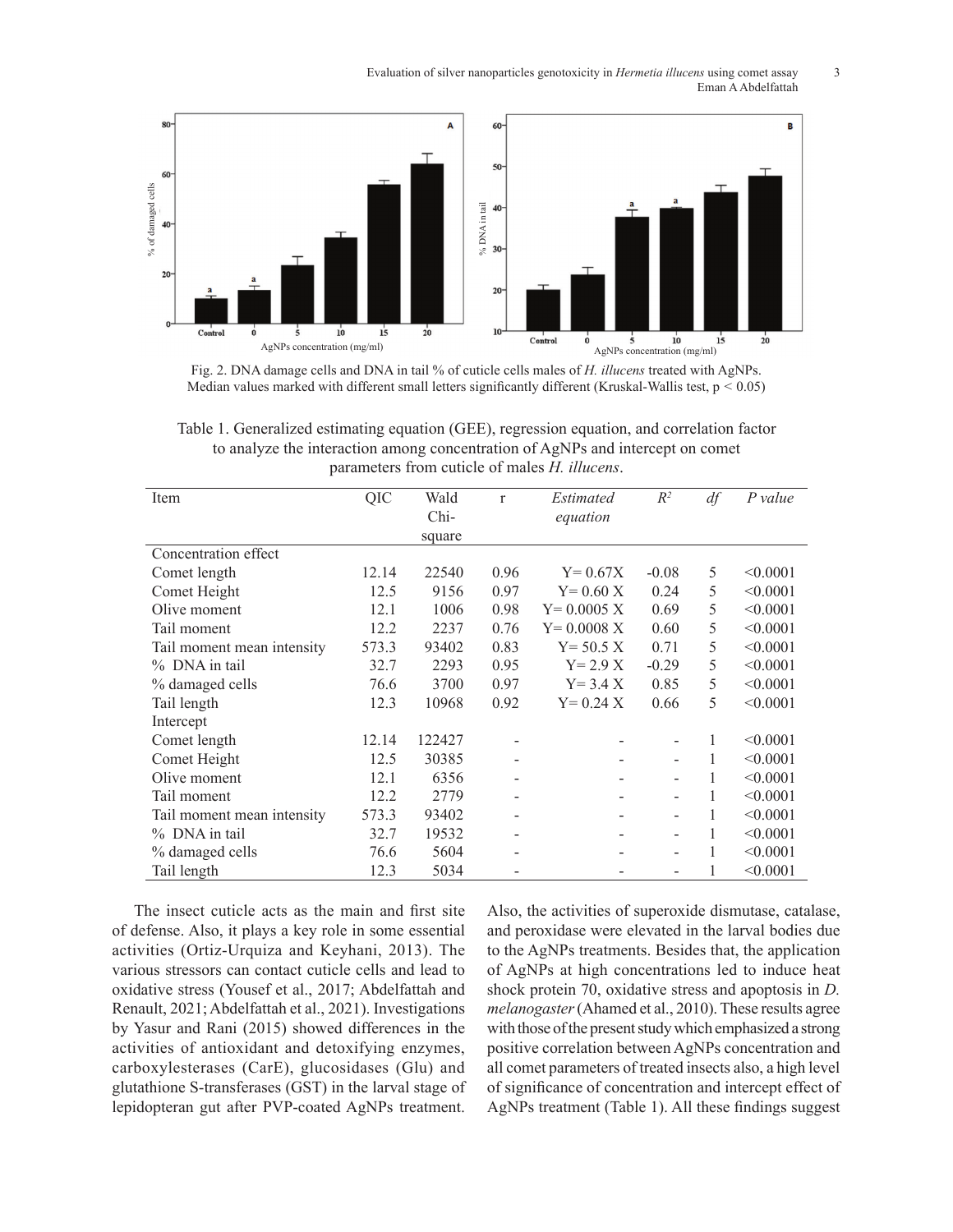that nanoparticles exposure may induce oxidative stress, which can be indirectly detected through evaluation of macromolecules damage or the activity of antioxidant enzymes. The deleterious damage of DNA may occur as results of increasing levels of ROS. Also, in recent reports nano-Ag treatment led to damage the digestive system with symptoms of oozing of inner gut contents of lepidopteran larva, in addition to reduction the insect growth with prolonged larval period and larvae became sluggish, finally led to death.

Also, prolonged larval growth occurred in *S. litura* and *A. janata*, as a result of silver nanoparticles treatments was observed (Yasur and Rani, 2015). The present results corroborate with those of Lobo et al. (2010), who reported that DNA is considered as key target of free radical attack in the living cells. Abdelfattah et al. (2017) observed genotoxicity effect of different environmental stressors on different tissues of males and female grasshopper *Aiolopus thalassinus.* The relationship between comet parameters and different concentration of AgNPs treatment in the present study showed a unified pattern of a positive correlation. Asharani et al. (2008) revealed that AgNPs had a potential genotoxic effect and may cause chromosomal aberrations, DNA damage, and cell proliferation in cell lines of zebra fish. Nair and Choi (2011) focused on the exposure effect of different concentration of commercial silver nanoparticles (0.2, 0.5, and 1 mg/ l) on the aquatic midge *Chironomus riparius* (Meigen). The results emphasized the up and down expression of antioxidant enzyme glutathione-S-transferase (GST) genes as a result of nanoparticles application. Another study found that 4 mg/ l AgNPs concentration failed to show acute toxicity on *C. riparius,* These findings emphasize that the toxicity mechanisms of AgNPs depend on signaling transduction pathways which are associated with synthesis of proteins and activation of gonadotrophin releasing hormone; based on down-regulation of the ribosomal protein gene (CrL15) regulating ribosomal assembly, and upregulation of the gonadotrophin releasing hormone gene (CrGnRH1) or the Balbiani ring protein gene (CrBR2.2), respectively. Another study evaluated the effects of AgNPs on reproductive and pulmonary cells viability, lipid peroxidation, and total oxidative DNA damage. The results proved a strong cytotoxic activity of AgNPs at low concentrations (2- 13 μg/ ml) and caused an overproduction of reactive oxygen species (ROS) (Zapór, 2016).

Many studies have evaluated the impact of AgNPs application, and these proved that the deleterious effect of AgNPs may occur as a result of direct cell membrane attachment, membrane integrity disruption, ROS generation, membrane permeability changes, proteins interaction, and DNA replication interference (Yu et al., 2013). Nanoparticles can bind to sulphur and phosphorus group and lead to degradation of proteins and DNA, respectively. So, the macromolecules damage occurred as a result of exoskeleton penetration by nanoparticles (Benelli, 2016). The present study concludes that contact treatment of AgNPs caused damaging effects on the DNA of *H. illucens* cuticle cells especially at highest concentration 20 mg/ ml as a result of ROS production. So, the genotoxicity study of AgNPzs- based products should be done before approval pf the products by decision makers.

# **ACKNOWLEDGEMENTS**

This study was done at the Entomology Department, Faculty of Science, Cairo University, Egypt, with the assistance of the team members (Dina Hossam, Aya hamdy, Nada Yasser, Mohamed Yasser, Aya Aboelhassan, Mohamed Ashraf, Dyaa Bassiony, Abdallah Nagah, and Hamed Ashry) of the "Recycling of organic wastes using ecofriendly-biological technology project" funded by Cairo University, Egypt.

#### **REFERENCES**

- Abdelfattah E A. 2016. Biomolecules oxidation and antioxidant enzymes response as a result of injection of oxidative stressor into 5th instar of *Schistocerca gregaria* (Orthoptera, Acrididae). Entomology Ornithology Herpetolology 5(181): 2161-0983.
- Abdelfattah E A. 2020. Integration Between Monitoring and Bio-Monitoring Systems to Assessment the Impacts of Normal Levels of Environmental Pollutants. Entomology Ornithology Herpetology 9(1): 221-227.
- Abdelfattah E A, Renault D. 2021. Effect of different doses of the catecholamine epinephrine on antioxidant responses of larvae of the flesh fly *Sarcophaga dux*. Environmental Science Pollution Research pp. 1-8.
- Abdelfattah E A, Augustyniak M, Yousef H A. 2021. Stage-, sex-and tissue-related changes in H 2 O 2, glutathione concentration, and glutathione-dependent enzymes activity in *Aiolopus thalassinus* (Orthoptera: Acrididae) from heavy metal polluted areas. Ecotoxicology 30(3): 478-491.
- Abdelfattah E A, Augustyniak M, Yousef H A. 2017. Biomonitoring of genotoxicity of industrial fertilizer pollutants in *Aiolopus thalassinus* (Orthoptera: Acrididae) using alkaline comet assay. Chemosphere 182: 762-770.
- Ahamed M, Posgai R, Gorey T J, Nielsen M, Hussain S M, Rowe J J. 2010. Silver nanoparticles induced heat shock protein 70, oxidative stress and apoptosis in *Drosophila melanogaster*. Toxicology and Applied Pharmacology 242(3): 263-269.
- Asharani P V, Wu Y L, Gong Z, Valiyaveettil S. 2008. Toxicity of silver nanoparticles in zebrafish models. Nanotechnology 19(25): 255102.
- Benelli G. 2016. Plant-mediated biosynthesis of nanoparticles as an